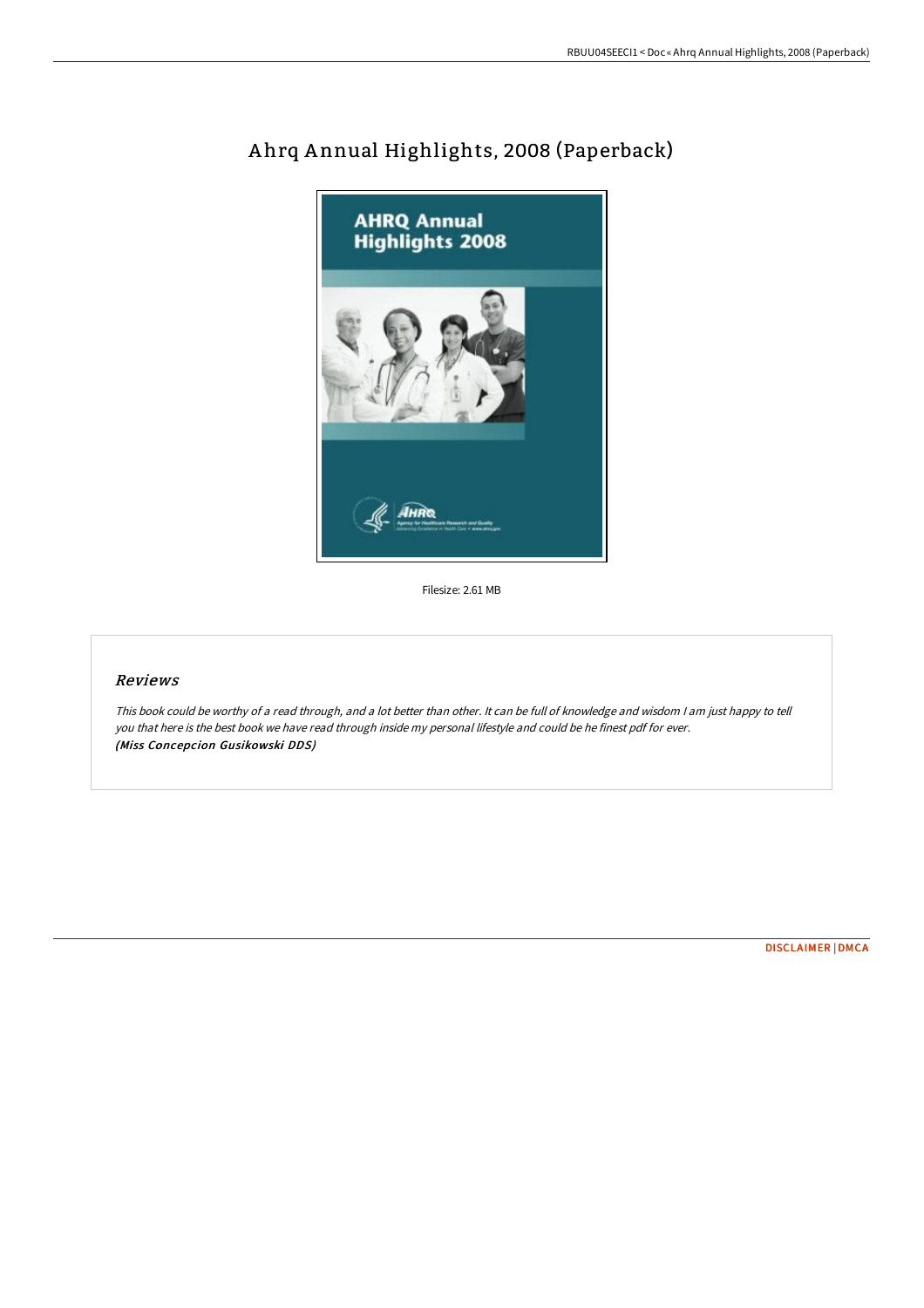## AHRQ ANNUAL HIGHLIGHTS, 2008 (PAPERBACK)



To read Ahrq Annual Highlights, 2008 (Paperback) eBook, make sure you refer to the button beneath and save the document or gain access to other information that are related to AHRQ ANNUAL HIGHLIGHTS, 2008 (PAPERBACK) ebook.

Createspace, United States, 2014. Paperback. Condition: New. Language: English . Brand New Book \*\*\*\*\* Print on Demand \*\*\*\*\*.The U.S. health care system continues to face challenges in improving the safety and quality of health care, ensuring access to care, increasing value for health care, reducing disparities, increasing the use of health information technology, and finding new avenues for translating research into practice. As reflected in the 2007 National Health Care Quality Report and National Healthcare Disparities Report, the rate of quality improvement appears to be slowing. Overall, the quality of health care improved by an average of 1.5 percent per year between the years 2000 and 2005. This represents a decline when compared with the 2.3 percent average annual rate between 1994 and 2005. Quality in some areas has improved such as counseling to quit smoking. There has been some progress in reducing disparities as reflected in the elimination of the disparity between the rates of black and white hemodialysis patients who had adequate dialysis and reduced disparities in childhood vaccinations. However, measures of patient safety showed an average annual improvement of only 1 percent. As 1 of 12 agencies within the Department of Health and Human Services (HHS), the mission of the Agency for Healthcare Research and Quality (AHRQ) is to improve the quality, safety, efficiency, effectiveness, and cost effectiveness of health care for all Americans. The Agency fulfills this mission by developing and working with the health care system to implement information that: Reduces the risk of harm from health care services by using evidence based research and technology to promote the delivery of the best possible care; Transforms the practice of health care to achieve wider access to effective services and reduce unnecessary health care costs; Improves health care outcomes by encouraging providers, consumers, and patients to...

 $\frac{1}{16}$ Read Ahrq Annual Highlights, 2008 [\(Paperback\)](http://albedo.media/ahrq-annual-highlights-2008-paperback.html) Online  $\blacksquare$ Download PDF Ahrq Annual Highlights, 2008 [\(Paperback\)](http://albedo.media/ahrq-annual-highlights-2008-paperback.html)